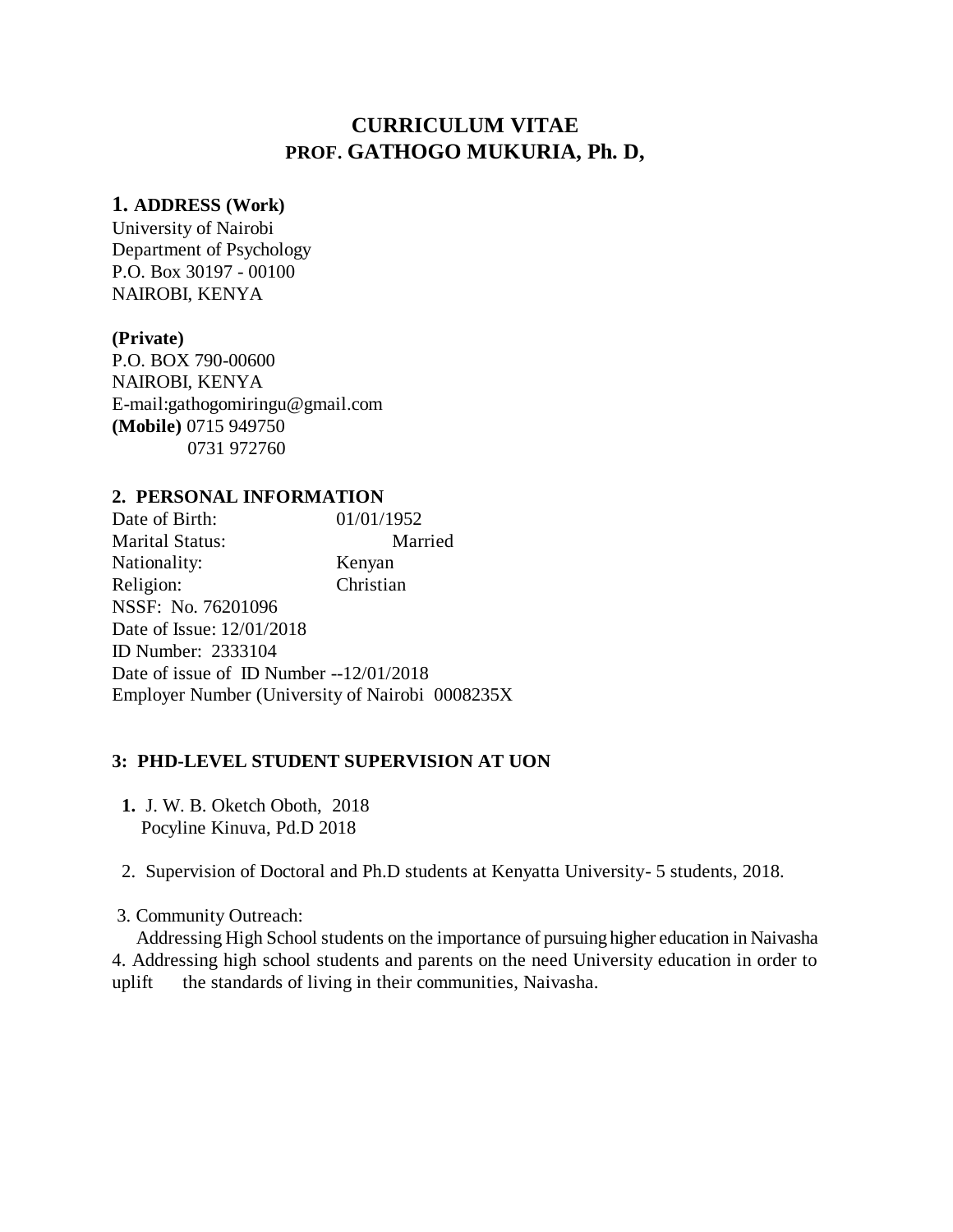#### **Academic Background**

#### **3. EDUCATION**

| 1992-1996: | Ph. D .Louisiana State University, Baton Rouge, Louisiana Educational<br>Leadership & Supervision.<br><b>Dissertation:</b> The Role of Principals in Predominantly African American<br>Urban Middle Schools with Low Suspension Rates. |
|------------|----------------------------------------------------------------------------------------------------------------------------------------------------------------------------------------------------------------------------------------|
| 1990-1992  | M. Ed. State University of New York at Buffalo, Amherst, New York<br>Curriculum and Instruction: Early Childhood Education.                                                                                                            |
| 1989:      | M. Ed. University of Utah, Salt Lake City, Utah. Special Education.<br>Project titled: Transition Planning for Students with Disabilities in<br>Kenya (Low- Incidence Disabilities)                                                    |
| 1988:      | B. Sc. Mississippi State University, Mississippi State, Mississippi Special<br>Education (High-Incidence Disabilities).                                                                                                                |
| 1981-1983: | SI Certificate as a Teacher for the Deaf, Kamwenja Teachers College,<br>Nyeri.                                                                                                                                                         |
| 1973-1995: | Certificate, Egoji Teachers College, Meru                                                                                                                                                                                              |
| 1969-1972  | Student in Naivasha Secondary School, Naivasha                                                                                                                                                                                         |
| 1972       | Kenya Certificate of Education, Division Two                                                                                                                                                                                           |
| 2011       | Employed at Kenyatta University as Associate Professor Department of<br>Special Needs Education.                                                                                                                                       |
| 2012       | Part-time lecturer University of Nairobi                                                                                                                                                                                               |

#### **4. ADMINISTRATIVE EXPERIENCE AT KENYATTA UNIVESITY**

1<sup>st</sup> October 2012: **st October 2012:** Appointed by the VC as the **Chair of the Board of Mentoring Committee** with the mandate of developing a 5 years Strategic Program Articulating the Road Map of the program, activities, writing grants to fund the program and looking for exchange program abroad for both students and faculty members.

### **2012**: Appointed by the VC as **Acting Chair of the Department of Special**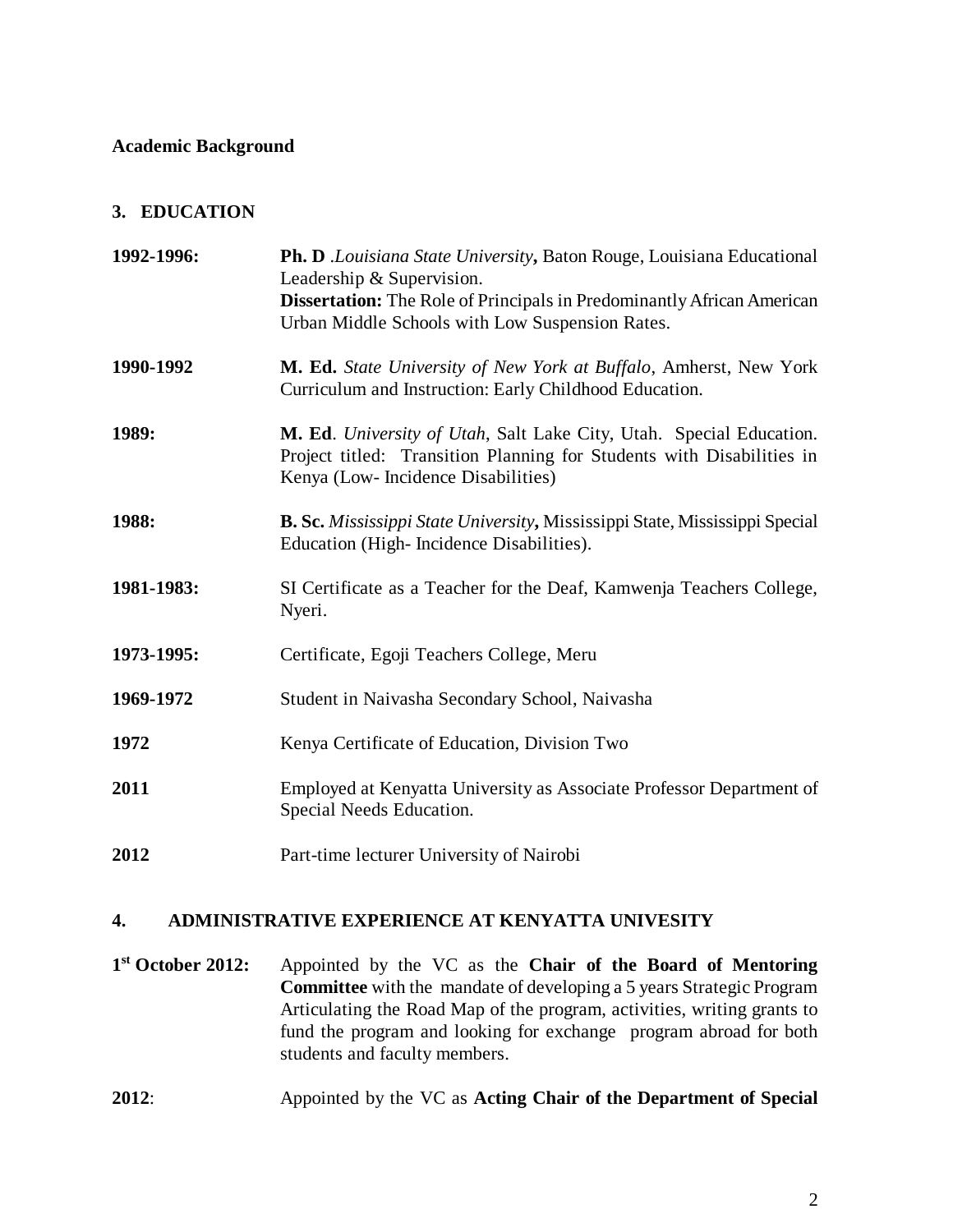**Needs**.

- $22<sup>th</sup>$  to  $29<sup>th</sup>$  September 2012
- $12<sup>th</sup>$  to  $17<sup>th</sup>$  August 2012
- $\bullet$  18<sup>th</sup> to 28<sup>th</sup> October 2011
- $12^{\text{th}}$  to  $17^{\text{th}}$  August 2011
- $7<sup>th</sup>$  to  $10<sup>th</sup>$  August 2011

# **2012. Appointed by the VC as Acting Director of Mentoring Programme**

- $17<sup>th</sup>$  to 31 January, 2013
- $5<sup>th</sup>$  June to 9<sup>th</sup> June, 2012
- $12<sup>th</sup>$  to  $16<sup>th</sup>$  March, 2012
- $28^{th}$  to  $8^{rd}$  October, 2012
- 28<sup>th</sup> October to 1<sup>st</sup> November 2012
- 17<sup>th</sup> January to  $31<sup>st</sup>$  January, 2013

**July 18th - 22nd 2012:** Appointed by DVC (ADM) to Act as Dean School of Education.

**2011 July, 2013.** Post Graduate Program Coordinator, Research Opportunities & Linkages Kenyatta University

## **Responsibilities as Post graduate Coordinator at Kenyatta University**

- Chair and coordinator of all post graduate committees
- Coordinate all post graduate meetings
- Post graduate proposals and assign supervisors
- To call for post graduate defense meetings at departmental level
- o To liaison with the graduate school on matters pertinent to students proposals
- To supervise and validate post graduate students thesis

## **5. TEACHING EXPERIENCE**

**2012:** Part-time lecturer, Psychology Department**,** *Nairobi University*

**June 2011- Date: Associate** Professor Department of Special Needs Education *Kenyatta University* Nairobi, Kenya

**2005-2010: Associate of Special Education,** Mount Vernon Nazarene University, Department of Education Mount Vernon, Ohio, USA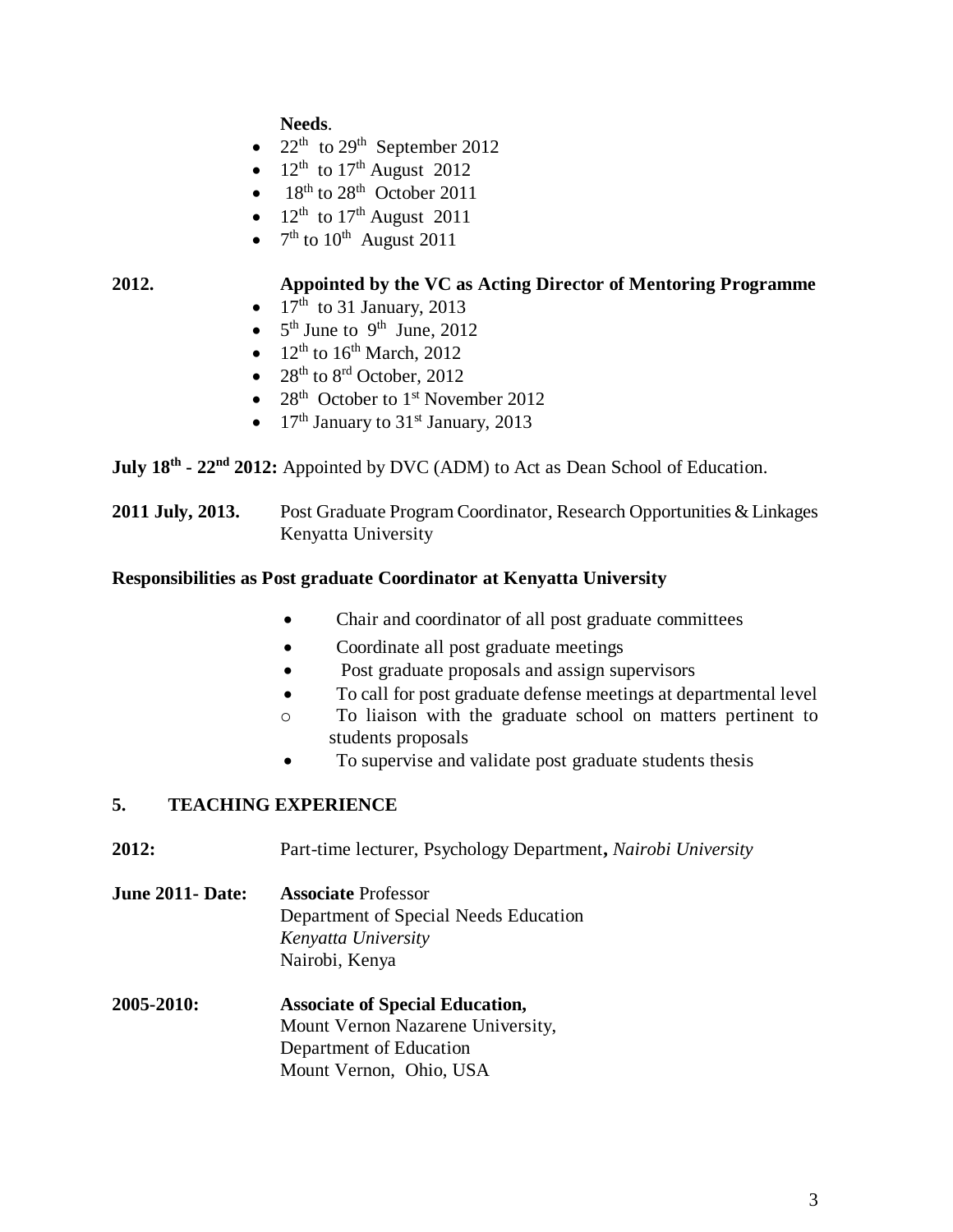| $2001 - 2004$ :                                     | Associate Professor,<br>Franciscan University of Steubenville<br>Steubenville, Ohio               |
|-----------------------------------------------------|---------------------------------------------------------------------------------------------------|
| 1998-2000:                                          | <b>Assistant Professor of Education</b><br><b>Huntington University</b><br>Huntington, Indiana    |
| 2001:                                               | <b>Assistant Professor of Special Education</b><br>Indiana Wesleyan University<br>Marion, Indiana |
| 1990-1992:                                          | <b>Research Assistant</b><br>State University of New York at Buffalo,<br>Amherst, Buffalo         |
| <b>1997 Summer:</b>                                 | <b>Adjunct Professor</b><br>Southeastern Louisiana University<br>Hammond, Louisiana               |
| 1992-1996:                                          | <b>Research Assistant</b><br>Louisiana State University, Baton Rouge, Louisiana                   |
| $1990 - 1992$ :                                     | Research Assistant, State University of New York at Buffalo,                                      |
| $1989 - 1990$ :<br><b>PUBLIC SCHOOLS EXPERIENCE</b> | Teaching Assistant, University of Utah, Salt Lake City, Utah                                      |

| $1994 - 1997$ : | Substitute Teacher, Baton Rouge Public Schools (Louisiana)                                                                                                                                      |
|-----------------|-------------------------------------------------------------------------------------------------------------------------------------------------------------------------------------------------|
| $1989 - 1990$ : | Substitute Teacher, Salt Lake Public Schools (Salt Lake City) Was<br>involved in Transition of School to Work program for Students with<br>disabilities.                                        |
| 1990-1992       | Research Assistant at State University of New York at Buffalo-<br>Investigating problems students with learning disabilities encounter in<br>reading and mathematics in Buffalo Public Schools. |
| $1979 - 1987$ : | Teacher/Administrator, Lenana<br>School,<br>Ngala<br>Nakuru<br>School<br><i>Municipality</i> , Nakuru, Kenya                                                                                    |
| $1975 - 1978$ : | Teacher, Njoro Division, Nakuru, Kenya                                                                                                                                                          |

# **6. COURSES TAUGHT AT UNIVERSITY LEVEL**

**Undergraduate Level**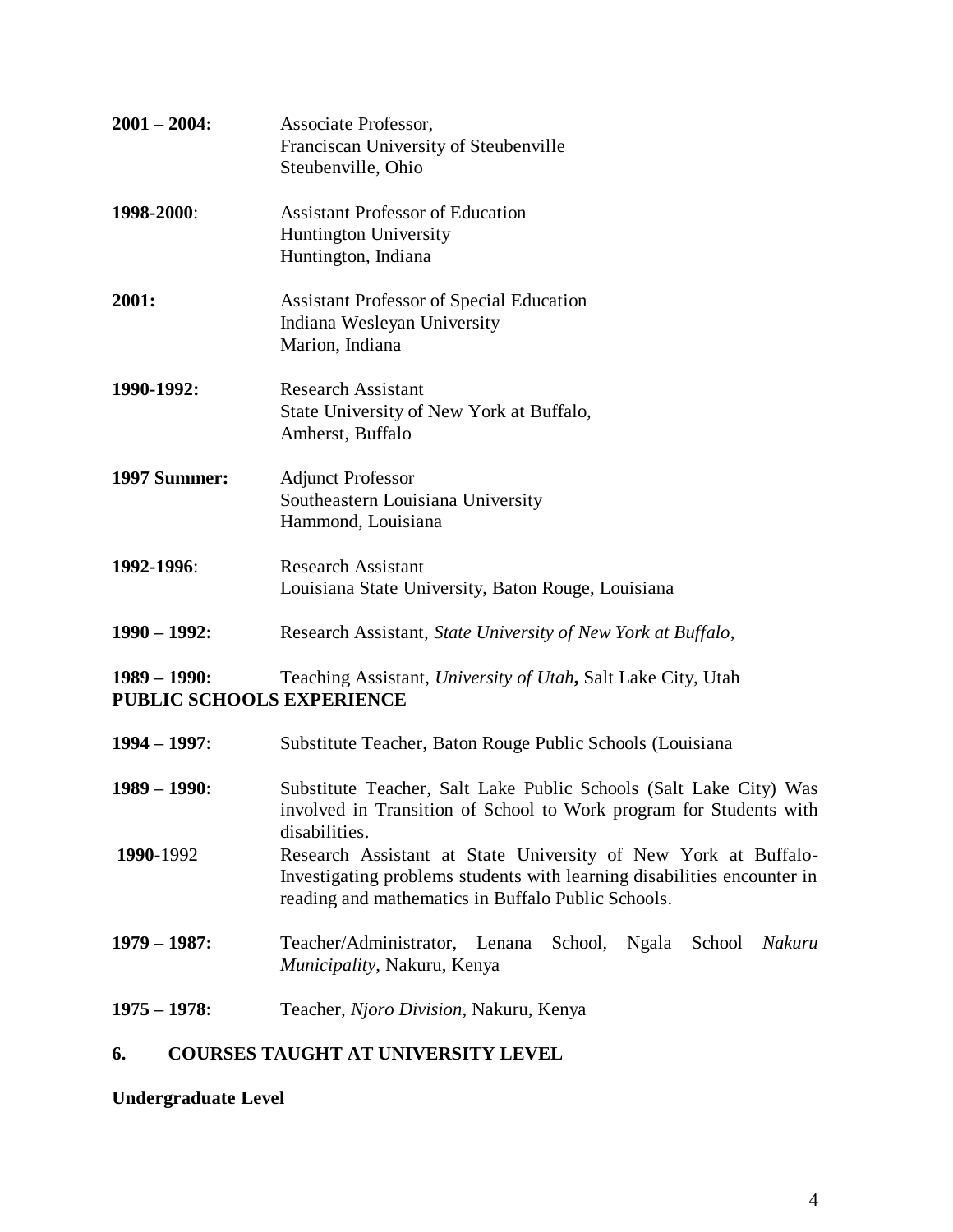- 1. Introduction to Special Education
- 2. Educational Research
- 3. Education Administration
- 4. Therapeutic techniques of Counseling
- 5. Group Counseling Techniques
- 6. Introduction of Emotional and Behavioral Learners
- 7. Teaching of Reading
- 8. Special Education in all areas—mild, moderate and severe
- 9. Assessment in Special Education
- 10. Teaching Children with Autistic Spectrum Disorders
- 11. Introduction to Developmental Psychology
- 12. Strategies for Teaching Science in Elementary Students
- 13. Teaching Social Studies in Elementary Students
- 14. Teaching Language Arts to Learners in Elementary Schools

# **Post-Graduate Level**

- 1. Introduction to Developmental Psychology
- 2. Behaviour Analysis
- 3. Introduction to Learners with Intellectual Disabilities
- 4. Teaching Learners who are Gifted and Talented
- 5. Teaching, Mathematics and Science to Students with Learning disabilities.
- 6. Programming for Children Intellectual Disabilitie3sw.
- 7. Introduction to Children with Autism Spectrum Disorders
- 8. Ethnographic Research in Education
- 9. Social Change
- 10. Qualitative Research
- 11. Quantitative Research
- 12. Teaching Strategies for Learners with Multiple and Severe Disabilities
- 13. Audiology
- 14. Curriculum Development\
- 15. Transition from School to Work for Students with Disabilities
- 16. Introduction to Educational Leadership
- 17. Curriculum Planning for Learners with Disabilities
- 18. Multicultural Education
- 19. Introduction to Early Childhood
- 20. Assessment in Special Education
- 21. Doctoral Seminar
- 22. Politics and Policy in Special Education
- 23. Behavior Management Strategies for Learners with Emotional and Behaviour Problems
- 24. Urban Education
- 25. Conflict Resolution
- 26. Program Evaluation and Analysis

# **7. AREAS OF SPECIALIZATION AND INTEREST**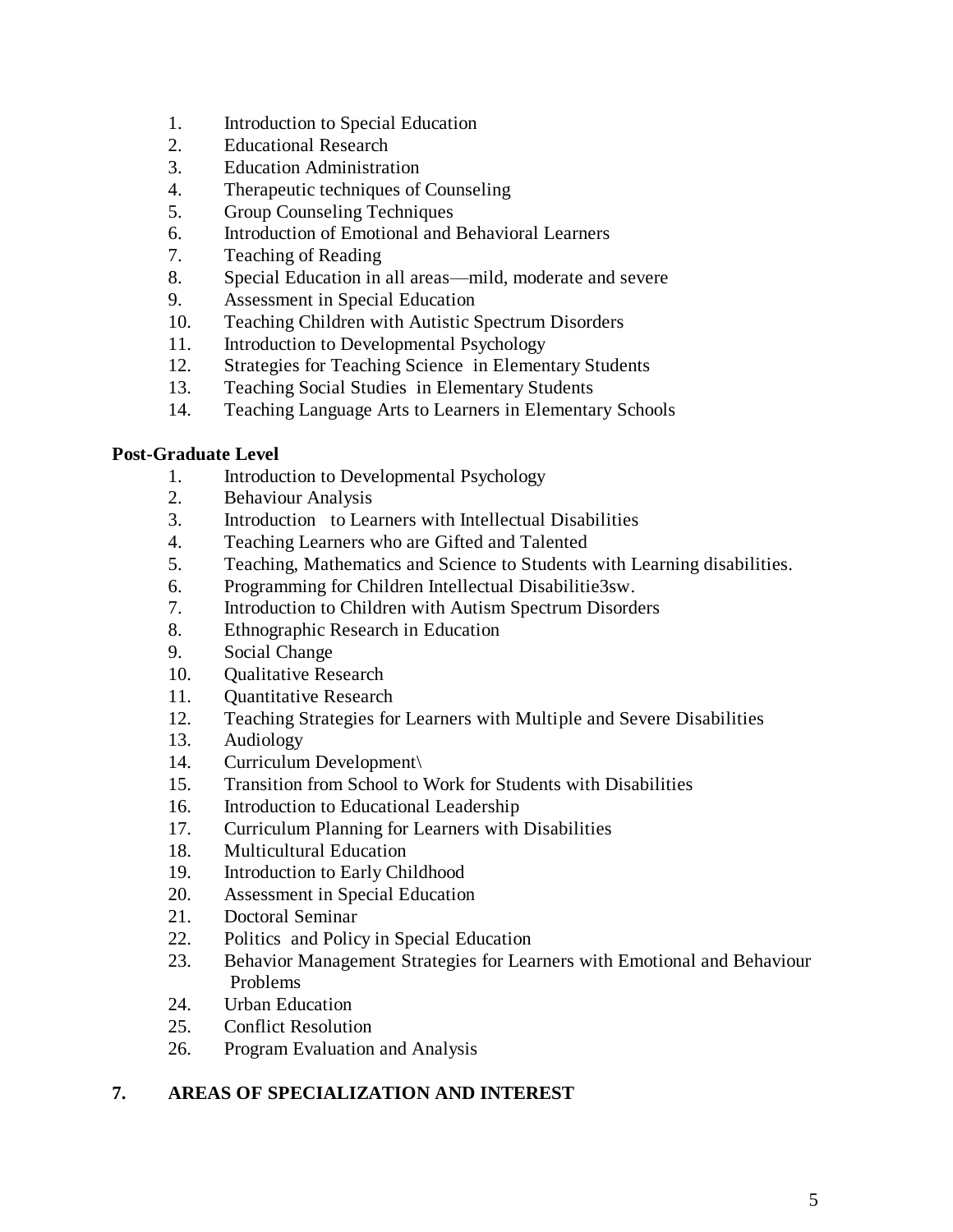- Community mobilization for participatory development
- Seminar Facilitation
- Assessment Training and Curriculum Development
- Learning Disabilities
- Emotional and Behavioral Disorders
- Autism Spectrum Disorders
- Communication Disorders
- Gifted and Talented Learners
- Cognition and Learning
- Educational Leadership
- Multi-cultural Issues in Education
- Gender Equality and Human rights Advocacy
- Counseling Psychology
- Project Planning and Evaluation
- Social Justice
- Mentoring students

# **8. RESPONSIBILITIES AT KENYATTA UNIVERSITY**

**August, 2012-4/7/2013:** Appointed Chairman of the Board of Mentoring Programme Committee.

| <b>2012- To Date:</b> | Participant in Tuning Africa Project                                                                                                              |
|-----------------------|---------------------------------------------------------------------------------------------------------------------------------------------------|
| 2011-2012:<br>Project | Successfully wrote a grant proposal for admission into Tuning Africa                                                                              |
| 2011 to 4/7/2013:     | Member of School Board of Postgraduate Studies,                                                                                                   |
| 2012 to 4/7/2013:     | Member of Curriculum Committee Members-School of Education                                                                                        |
| 2011 to 4/7/2013:     | Postgraduate Coordinator and Research and Opportunities in the<br>Department of Special Needs Education                                           |
| 2010:                 | Nominated by the VC to Represent KU as a specialist for as a specialist<br>for oral interviews for position of Examination Secretary Job Group L. |
| 2011:                 | Appointed by the VC to serve in a Committee for Reduction of Backlog of JAB<br>Students who used to wait for 2 years Before Joining Universities. |
| 2010-4/7/2013         | Appointed as a Staff Mentor.                                                                                                                      |
| <b>2010</b>           | Appointed as an External Examiner at Kyambogo University.                                                                                         |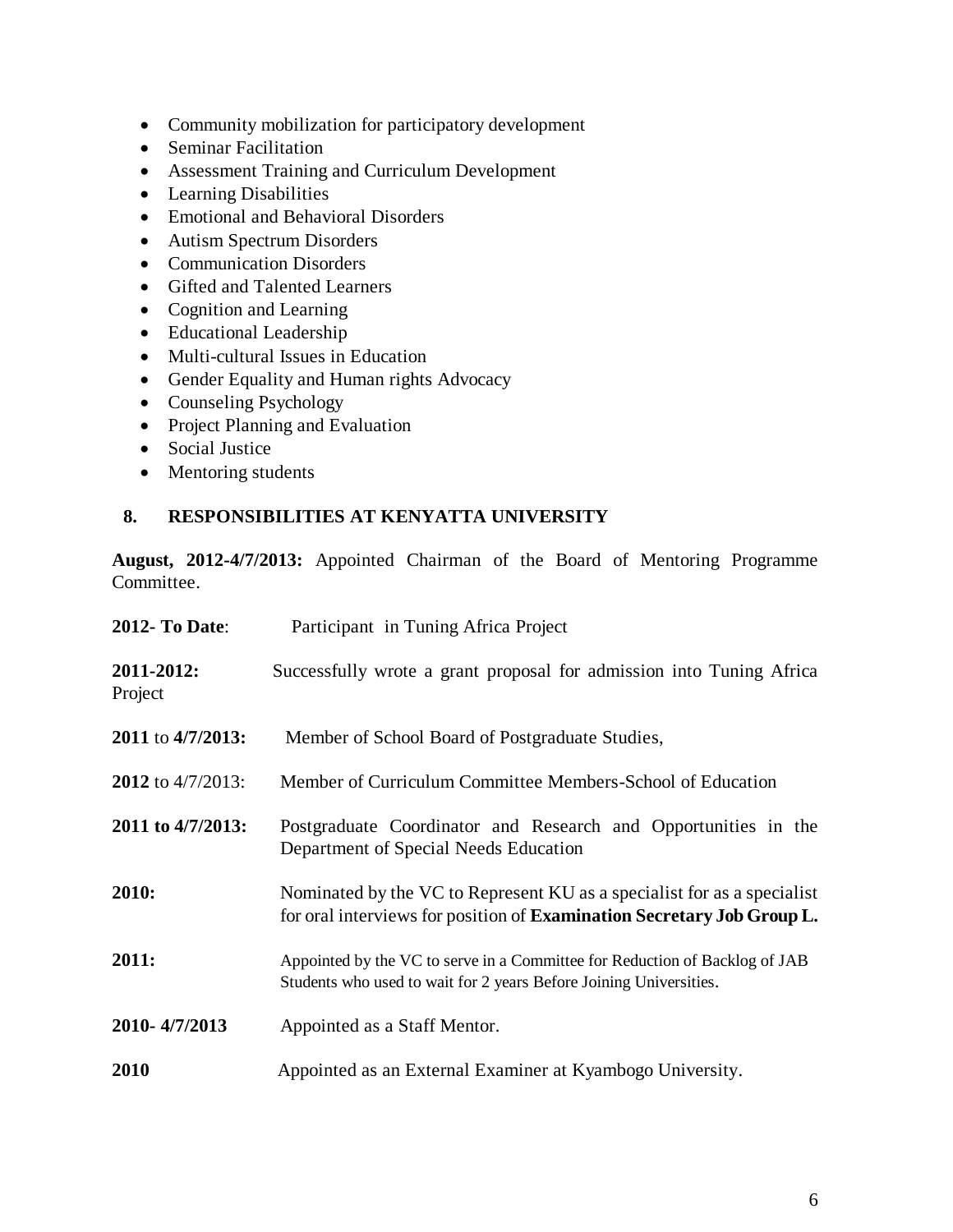#### **2010-4/7/2013** Post-graduate Co-ordinator, Department of Special Needs Education.

- **2010-4/7/2013** Member of School of Education Post Graduate Academic Board.
- **2010-2015** Member of Dean of Education Curriculum Board

#### **9. SUPERVISION OF POSTGRADUATE STUDENTS DOCTORAL STUDENTS SUPERVISED TO COMPLETION**

1. Morgan, L. K.: Factors pertinent to the Implementation of Inclusion education for learners with Learning disabilities in Ohio. A case study in Westerville High School. {**Status Graduated 2010)** 2. Allan, L. G.: Factors that Contribute to high ACT scores in Mid-Western Schools in Ohio (**Status: Graduated 2010)**. 3. Hassan, K.: The impact of educated parents on the child's academic performance in high schools (**Status Graduated 2010**). 4. Said, M.: The impact of Learning Disabilities in Reading and Mathematics: Analysis of Instructional Strategies that Can Overcome the Existing Discrepancies. (**Status: Graduated 2011).** 5. John, M.: Investigation to Find out Whether there is Correlation Between Violence on Television and Mass Media in general and violence in American Society. (**Status: Defended Thesis , 2012**) 6. Omur, J. P.: Teachers Competency in Developing Care and Communication Strategies for Effective Participation of profoundly Deaf-Blind Children in Inclusive Schools: A Case Study in Uganda. (Status: On-going ) 7. Patrick, J.: Competences in Developing Caring and communication Strategies for Effective Participation of Children who are Deaf-Blind in Inclusive Schools. (**Status: Writing Thesis**) 8. Wanjaria, J. W.: Teachers Attitude and Involvement in Reverting Underachievers Academic Performance among Secondary Schools. A comparative study in Kiambu West District Kenya **(Status: Defended 2012) 9.** Kagiti, S.: The impact of personal perception and attitude on the academic performance of form three girls in mathematics and science in 5 n selected high schools in Kakamega (**Status: On-going Supervision)**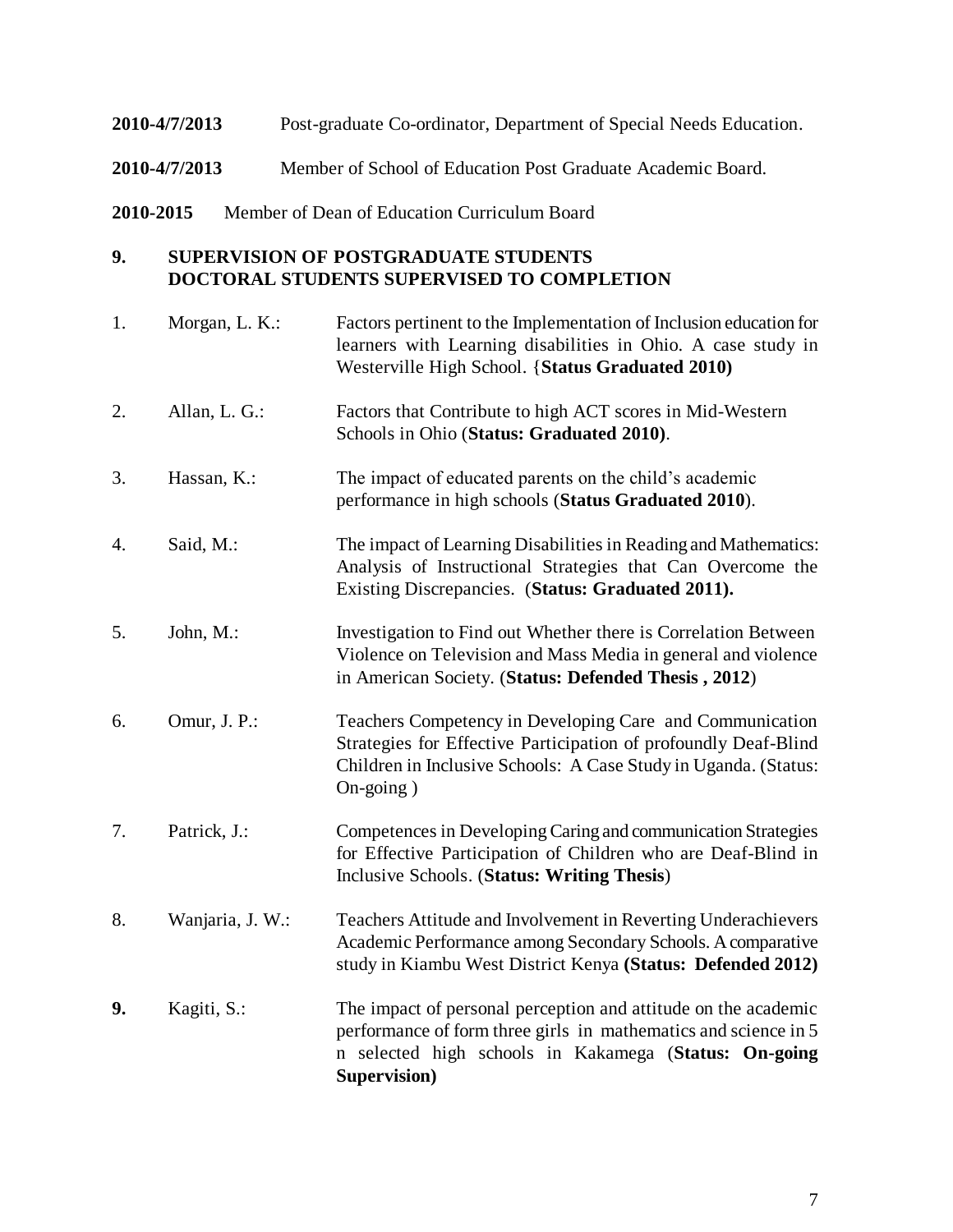# **10. SUPERVISION OF MASTERS STUDENTS**

| 1.             | Sandei. R. K:   | Computer technology: A Catalyst for Enhancing Motivation in<br>Leaning Among Learners who are Gifted and Talented in<br>Selected Centers of Excellence Kitui County (graduated, 2012)      |
|----------------|-----------------|--------------------------------------------------------------------------------------------------------------------------------------------------------------------------------------------|
| 2.             | Nguno, $K$ .:   | Media Images of Persons with Disabilities and Advocacy<br>Directions Towards Special Needs Education in Kenya's Print<br>Media: A Situational Analysis (Defended 2011)                     |
| 3.             | Member, I.R.    | Influence of Alcohol and Psychoactive Drugs on Learners with<br>Special Need Behaviors. A case Study in Central Province, Kenya<br>(Status: Supervisor on-going)                           |
| 4.<br>Talented | Oyondi, L. K.:  | Factors affecting Academic Performance of the Gifted and                                                                                                                                   |
|                |                 | Students in Kisii, Kenya. (Status: Defended 2012)                                                                                                                                          |
| 5.             | Kinyua, B. M.:  | <b>Strategies for Enhancing Job Satisfaction Among Special Needs</b><br>Education to Teachers in Integrated Public Primary Schools in<br>Kirinyaga County, Kenya (Status: graduated, 2014) |
| 6.             | Katunga, Z. N.: | Influence of Dyslexia on Mathematics Performance Among Class 7<br>Learners in Kaiti Division, Makueni County (Status: Writing<br>Thesis)                                                   |
| 7.             | Mwikali, P. E.: | Status of Dyslexia Among Students with Deafness. A Study in<br>Schools for the Hearing Impairments in Nairobi County.                                                                      |
| 8.<br>Skills   | Gatimu R. W.:   | Impact of Education Practices on Acquisition of Daily Living                                                                                                                               |
|                |                 | for Learners with Autism Spectrum Disorders in Makuyu Division,<br>Muranga County (Status: Writing Thesis)                                                                                 |
| 9.             | Mbogo, S.:      | Factors Affecting Access and Retention of Boy-Child Education in<br>Mwea Scheme, Kirinyaga County (Status: Proposal at Graduate<br>School)                                                 |
| 10.            | Collins, A.:    | Teaching Students with Autism Spectrum Social Skills Using<br>Multisensory Method: A Case Study in Central Ohio. (Status:<br>Graduated, 2004)                                              |
| 11.            | Mwangi, M.:     | The Impact of Teaching students with Hearing Impairments Using<br>Kenyan Sign Language? Does it increase Illiteracy? (Status: On-<br>going Supervision)                                    |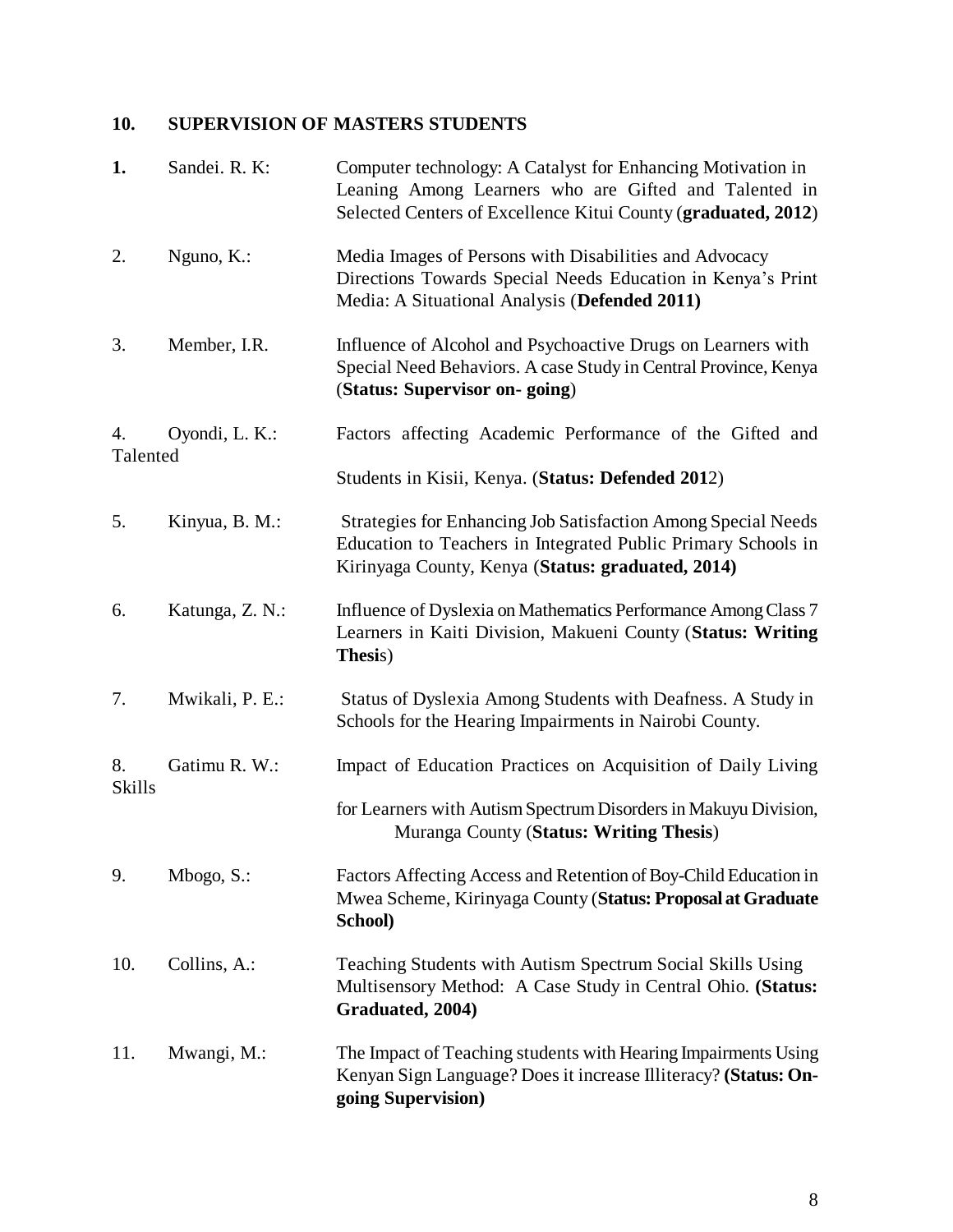| 12.  | Raga. J.:     | Analysis of the best method to increase academic performance for<br>students with Hearing Impairment in Kuja School for the Deaf. A<br>Case Study (Status: Proposal at Post Graduate School) |
|------|---------------|----------------------------------------------------------------------------------------------------------------------------------------------------------------------------------------------|
| 15.  | Katunga, Z.:  | Influence of Dyslexia on Students Mathematics performance<br>Among Class Seven Learners in Kaiti, Makueni Distrcict,<br>Makueni County (Status: Submitted Proposal in October 2012).         |
| 14.  | Muhoro $S$ .: | Instructional strategies enhancing academic performance among<br>learners with emotional and behavioral disorders in Kandara<br>District Muranga County, Kenya (Status: graduated 2013)      |
| 1\$. | Lorenz, K.M.  | Authentic Assessment in Art, 2008 (Status: Graduated in 2008)<br>Mount Vernon University, OH, USA                                                                                            |

# **11. TEACHING AT MOUNT VERNON**

#### **Mount Vernon Nazarene University Responsibilities**

**2005- 2010**: Coordinator of IPS Program which was Equivalent to **Departmental chair**

- Developed IPS program in undergraduate and post graduate levels
- Earned accreditation for the ISP Programme from the State Board of Education of Ohio
- Member of Diversity Enhancement Program
- Got the IPS Programme accredited by Indiana State Board 0f Education
- Member of Postgraduate Admission Board
- Liaison with the Dean of the college of Education
- Was responsible to assigning supervisors and readers of student thesis
- was responsible to reviewing and implementing policies pertinent to the program

## **BOARD COMMITEE MEMBER**

#### **MOUNT VERNON UNIVERSITY, OHIO**

| $2006 - 2010$ : | Committee Member of Honors College         |
|-----------------|--------------------------------------------|
| $2006 - 2010$ : | Member Global Mission & Ministry Committee |
| $2005 - 2010$ : | Member of Internal Review Board            |
| $2005 - 2010$ : | Member of Social Justice Committee         |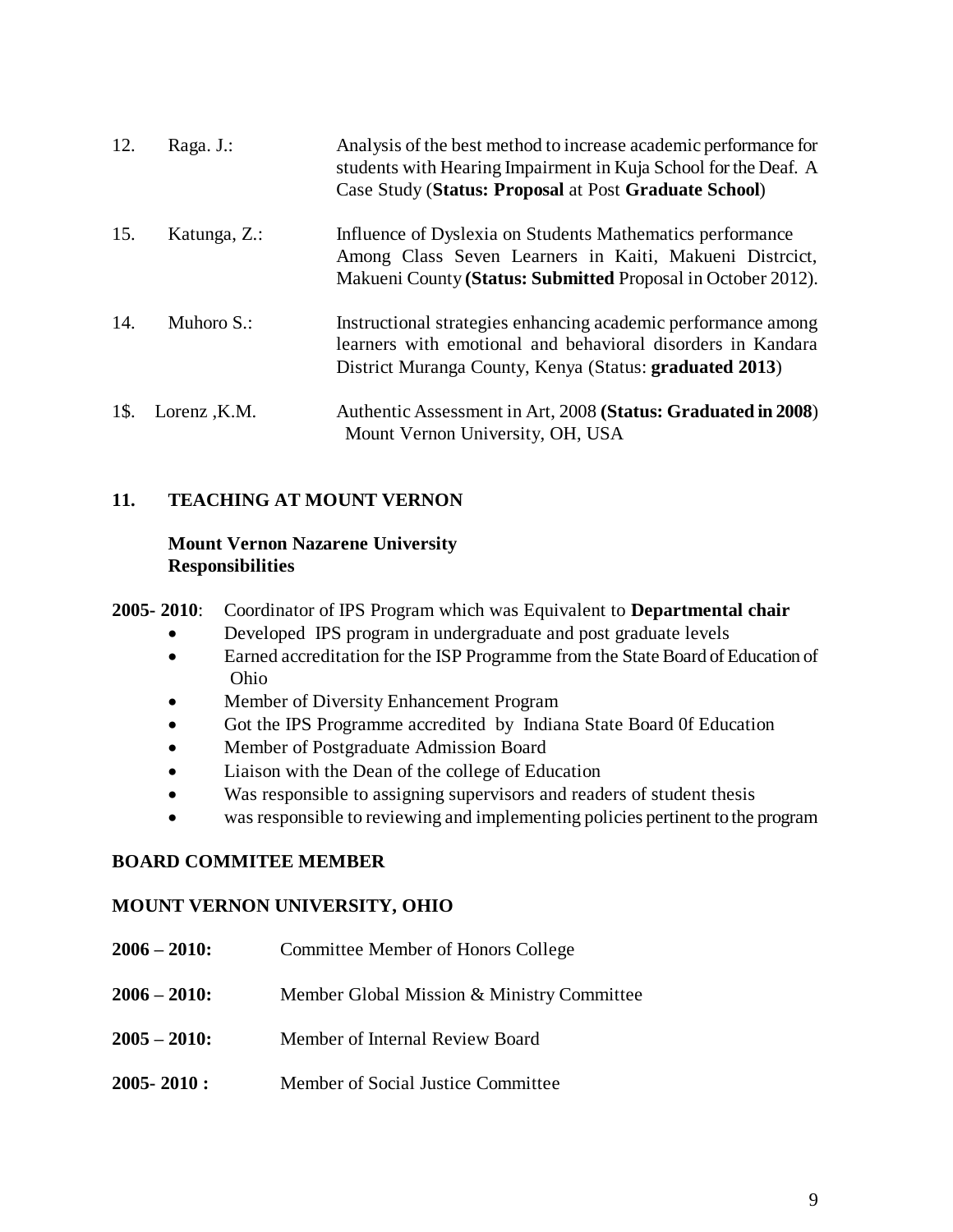# **2008- 2010:** Member of Editorial Board of *Multicultural Online Journal on Learning and Teaching*

## **2005-2010:** Member of Editorial Board *Teaching with compassion, competence and commitment, A Journal for Christian Teacher Education*

# **11. FRANCISCAN UNIVERSITY OF STEUBENVILLE, OHIO**

- **2002 – 2005:** Coordinator of Special Education Program- **Equivalent to Department Chair** Member of Teacher Educational Board Committee.
	- Taught special education courses in undergraduate and post graduate levels
	- Taught courses on educational leadership at post graduate level
- **2002 – 2005:** Board Member of Film Society Panel
- **2003 – 2005:** Board Member of Human Rights Review Board
- **2001 – 2005:** Board Member of Teacher Education Committee
- **2008-2011:** Editorial Board Member of *Multicultural Learning and Teaching* An *Online Journal*
- **2001- 2005:** Member of Social Justice Committee
- **2003-2005**: Editorial Board Member of *Journal of Teaching*

# **12. INDIANA WESLYEN UNIVERSITY**

- **2000 – 2000:** Member of Teacher Education Committee Taught Courses at Undergraduate and Postgraduate Levels
- **Responsibilities:** *Served in Diversity Steering Committee Board Chaired Minority Student Committee Recruitment*

# **13. HUNTINGTON UNIVERSITY, HUNTINGTON INDIANA**

- **1998 – 2000**: Member of Teacher Education Committee
- **1997-1998:** Member of Diversity Committee
- **1998-200:** Member of Task Force to Enhance Diversity Research and Quality Representative of Minority Students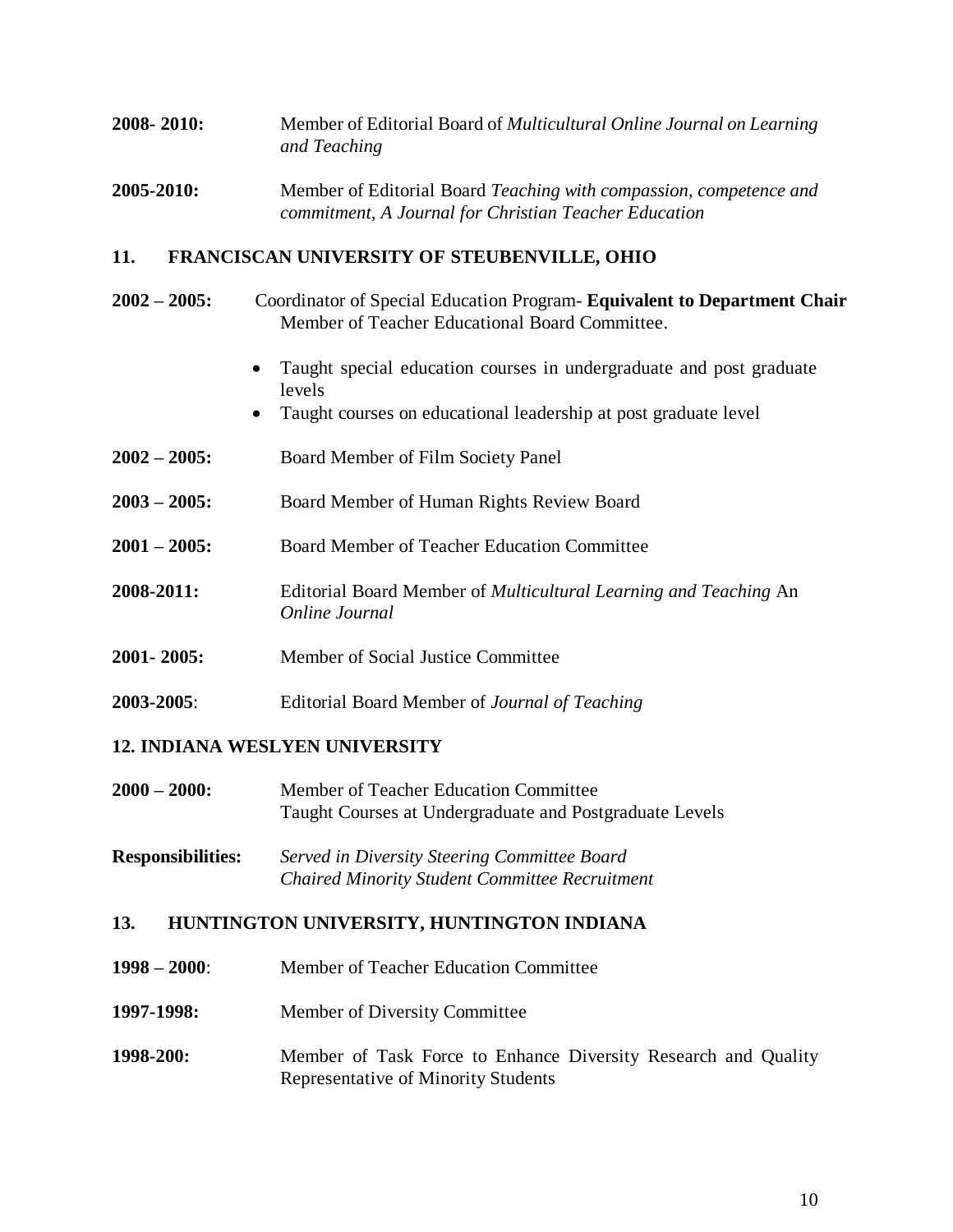## **14**. **STATE UNIVERSITY OF NEW YORK AT BUFFALO**

| 1990-1999: | <b>Completed Professional Development Program</b>                                                                         |
|------------|---------------------------------------------------------------------------------------------------------------------------|
| 1990-1992: | Member of Children's' Advocacy Organization                                                                               |
| 1990-1992: | Was Involved in Research Study to Determine Problems Encountered by<br>Students with Learning Disabilities in mathematics |

## **15. LOUISIANA STATE UNIVERSITY IN BATON ROUGE**

- **1992 – 1997:** Faculty Steering Committee Member, African & African American **Studies**
- **1992-1996:** Member of African-American Studies Committee.
- 1992**–1996:** Student Representative in Faculty Search Committee.
- **1993– 1995:** Student Representative Faculty Meetings (Administration Committee Area).

#### *16. PROFESSIONAL ORGANIZATIONS*

- **2010-present:** International Journal of Behavioral Development
- **201**0-Present: Research Journal for Early Childhood Development
- **1992-Present**: American Educational Research Association
- **1998-Present:** Council for Exceptional Children
- **2000-Present:** CEC Division for Children with Behavior Disorders
- **2000-Present:** CEC Division of Culturally & Linguistically Diverse Except. Learners
- **2005-present:** Division for International Special Education and Services
- **2010– 2005:** Association for Childhood Education International

#### **17. PUBLICATIONS**

.

**G. Mukuria, (2014**). Contributed a section on Education in Kenya on Tuning and Harmonisation of Education: African Experince, 2014

**Chomba, Munyi, Mukuria, G. & Bunyasi, B**. Education for learners with mental retardation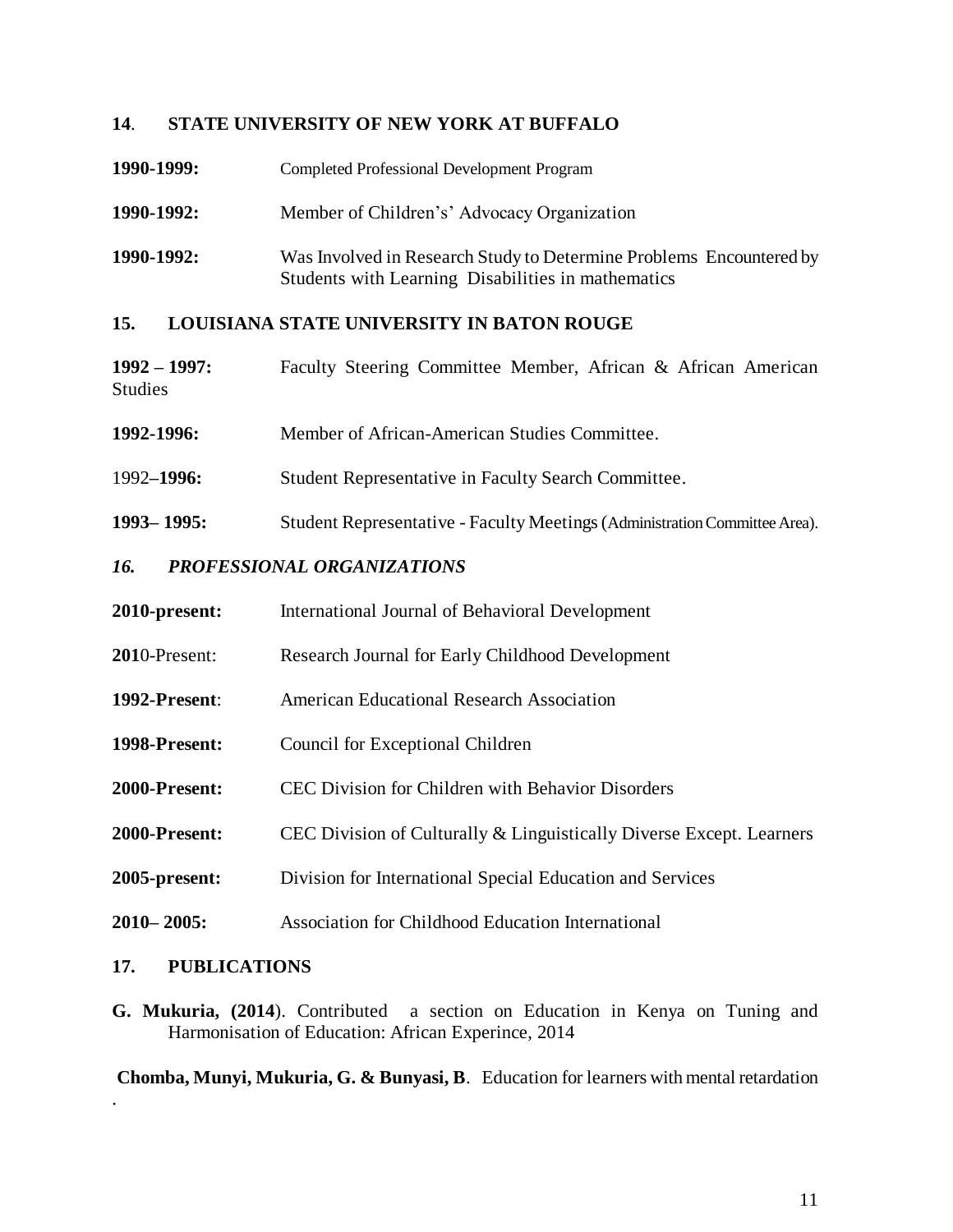*Journal-Disability Services Quarterly, 2013.* 

- Mukuria, G. (20120. Educating students with intellectual disabilities in Kenya; Challenges & Prospects. In Advances in Research & Proxis in Special Education in Africa, Carebbean & Middle East. Edited by Kagendo Mutua (University of Alabama & Cynthia, S. Sunat (University of Alabama) Copyright 2012, Information Age Publication
- **Mukuria, G. & Kariuki, P. (2012):** Currently completing a manuscript for possible book publication entitle *Speaking through other voices: Power and potency of spoken word in multicultural world.*
- **Mukuria, G. & Jeffery, P. K (2010):** Labeling of students with disabilities: Needed for students to Get their needs met. In F.E. Obiakor, J.P. Bakken, & A. F. Rotatori. *Advances in special education: Current issues and trends in special education: Identification, assessment instruction* (pp.101-114). New York, JAI Press.
- **Mukuria, G. (2010):** The unattainable mirage of Equality in American Teacher Education Programs: My Experience. *Multicultural learning and leaching,* 5, 1, 50-60.
- **Mukuria, G. (2010):** *Lack of equity in American higher education: My Voice* A book chapter accepted for inclusion in *Voices of Foreign Born African American Teacher Educators,* Nova Science Publishers.
- **Mukuria, G. & Eleweke, J. (2010):** Educating students with deafness and hard of hearing. International Encyclopedia Education, 3<sup>rd</sup> Edition. Oxford: Elsevier.
- **Mukuria, G. & Obiakor, F. (2010):** Educating students with physical and other health impairments. *International Encyclopedia Education*, 3<sup>rd</sup> Edition. Oxford: Elsevier.
- **Mukuria, G & Obiakor, F. E. (2008):** Curriculum Innovation for Elementary-age Students with *A*utism. In F.A. Rotatori, F.E. Obiakor, & S. Burkhurdt. *Current perspectives in Special Education: Advances in Special Education, 18*, 25 -40. Boston, Elsevier, JAI.
- **Obiakor, F.E. & Mukuria, G. (2007):** Special Education Leadership in Urban Schools. In F.O.Obiakor, A.F. Rotatori & S. Burkhurdt. *Current perspectives in Special Education: Advances in Special Education, 1*7, 57-71. Boston, Elsevier, JAI
- **Korir, B. & Mukuria, G. & Andrea B. (2007):** Educating Children with Emotional and/or Behavioral Disorders in Kenya: A right or a Privilege? *Journal of International Special Education,* 10, 49-57.
- **Mukuria, G. & Obiakor, F. E. (2006):** Beyond the Narrow Confines: Special Education Leadership for Ethnically Diverse Urban Learners*. Education Considerations, 34, 1, 2*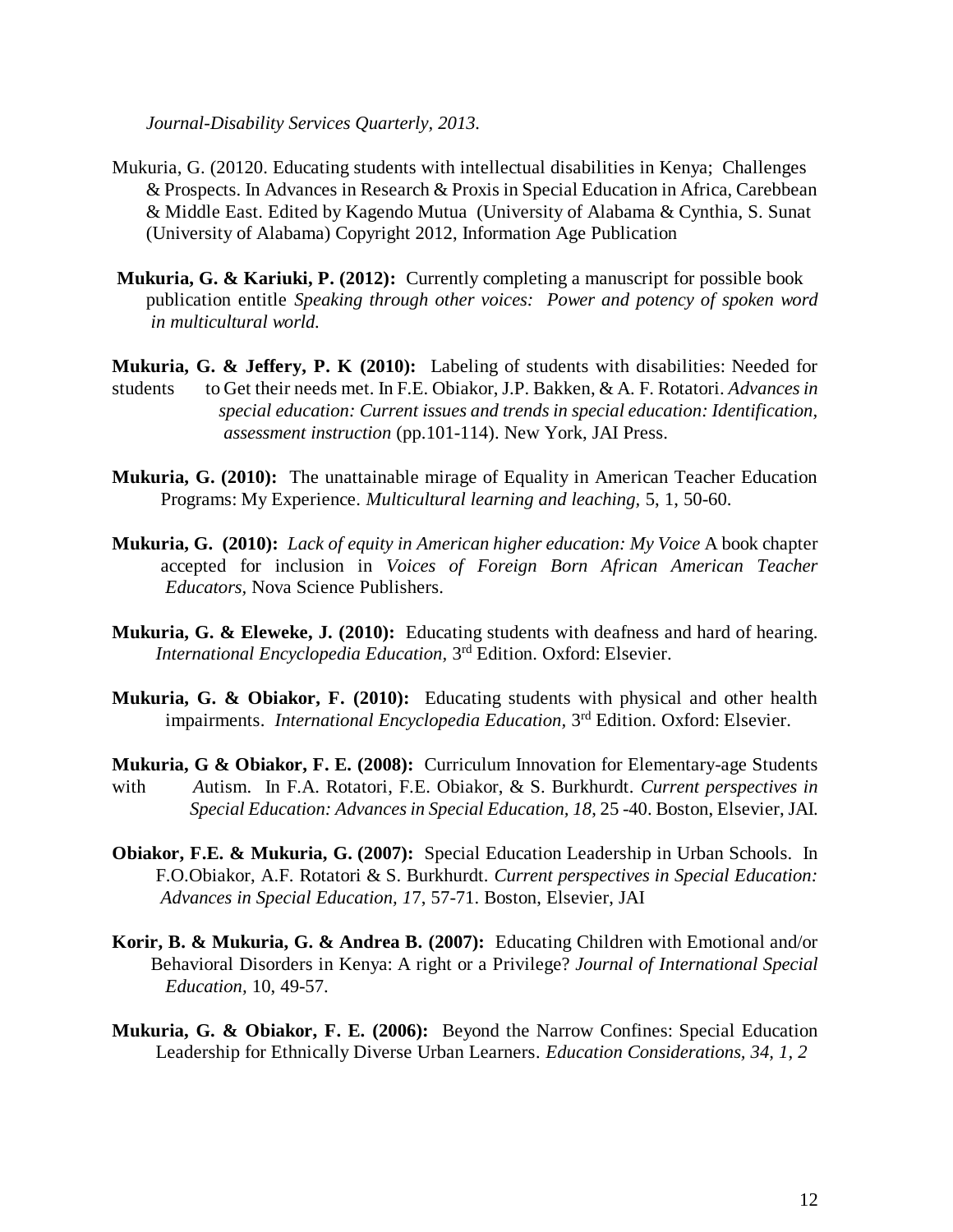**Obiakor, F. E. & Mukuria, G. (2006):** Special Education Leadership in Urban Schools. In

- F.E. Obiakor, F. A. Rotatori, & S. Burkhurdt. Current perspectives in Special Education: *Advances in Special Education*, 17, 57-71. Boston, Elsevier, JAI.
- **Mukuria, M. G. (2006):** Education for Individuals with Emotional/Behavioral Disorders in Kenya. *Journal of International Special Needs Education, 6,* 35- 41.
- **Mukuria, G. & Korir, J. (2006):** Education for Children with Emotional and Behavioral Disorders in Kenya: Problems and Prospects. *Preventing School Failure*, 50, 4, 49-54.
- **Muiru, J. & Mukuria, G. (2006):** Barriers to Participation in Adult Literacy Programs in *Kenya. Adult Basic Education, 15*, 2, 85-103.

**Deanne, U., Kortering, L., Brazziel, P, Pleeet, A. Obiakor, F.E., Mukuria, G., "Rusty" Clark, H. B. & Murry, Franccie, M. (2006):** Making a difference in the lives of children and youth with emotional and behavioral disorders. In L.M. Bullock, R.A. Gable, & Melloy (Eds.). Providing services to adolescents with emotional and behavioral disorders. (CCBD Sixth Mini Library Series). Arlington, V.A: *Council for Exceptional Children with Behavioral Disorder, Council for Exceptional Children*

- **Mukuria, G. & Obiakor E. F. (2004):** Special Education Issues and Africa Diaspora*. Journal of International Special Needs education*, 7, 12-17.
- **Mukuria, G.** (2004): Globalization and African studies. In African Studies for the 21<sup>st</sup> Century (Gordon, J.U.). Nova Science Publishers Huntington.
- **Mukuria, G. (2003):** *Adventures in the Turbulent Seas.* In African Perspectives in American Higher Education: Invisible Voices, (Obiakor E.F. & Gordon, J.). Nova Science Publishers, Huntington, NY. Mukuria, G. (2002). Disciplinary challenges: How do principals address this dilemma? *Urban Education*, 36, 4, 432-452.
- **Obiakor, F., & Mukuria, G. (2007):** Special Education Leadership in Urban Schools*.* In F.E, Obiakor, A. F. Rotatori (Eds.), &S. Burkhaut. *Advances in special education: Current perspectives in Special Education Administration* (pp.55-70). New York, JAI Press.
- **Obiakor, E. G. & Mukuria G.** (2004). African Studies in Special Education Programming: Problems and Prospects. In African Studies for the 21<sup>st</sup> Century. (Gordon, J.U.). Nova Science Publishers, Huntington

#### **18. EXTERNAL EXAMINER**

- External Examiner at Kyambogo University, Uganda, 2011
- External Examiner at Kyambogo University, Uganda, 2012
- External Examiner at Kymbogo University, Uganda, 2013

**Supervision of Graduate Students at Ph.D level.**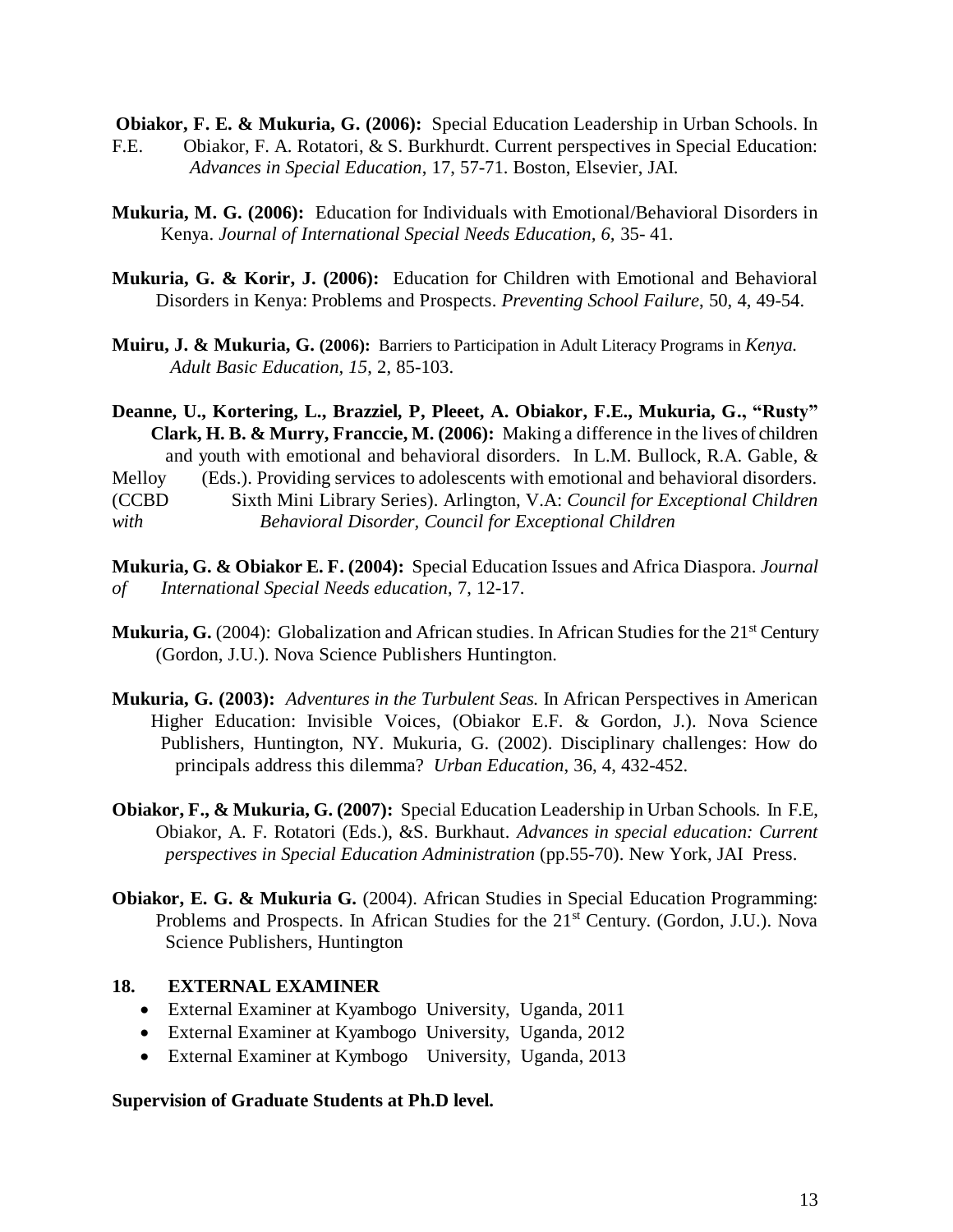# **19.** *CONFERENCES ATTENDED OUTSIDE KENYA*

 **.**

| 2014: | Attended a Conference on Tuning Africa in Brussels, Belgium from<br>24 <sup>th</sup> to 28 <sup>th</sup> March. |
|-------|-----------------------------------------------------------------------------------------------------------------|
| 2013: | Attended a conference on Tuning Africa in Maputo, Mazambique<br>November 20th 26th                              |
| 2008: | Council for Exceptional Children Annual Convention, Boston, MA,                                                 |
| 2007: | Council for Exceptional Children Convention, Louisville, KY,                                                    |
| 2007: | International Conference on Children and Youth with Behavioral Disorders,<br>Dallas, Texas                      |
| 2005: | Program Writing Seminar, Portland, Maine,                                                                       |
| 2004: | Council for exceptional Children Annual Convention, New Orleans, LA,                                            |
| 2003: | Council for Exceptional Children Annual Convention, Seattle, WA,                                                |
| 2002: | Council for Exceptional Children Annual Convention, New York City, NY.                                          |
| 2000: | Association for Early Childhood/CEC Conference, Washington, DC                                                  |
| 1999: | Association for Childhood Education International Conference, San Antonio,<br>Texas                             |
| 1999: | Council for Exceptional Children Annual Convention, Charlotte, NC.                                              |
| 1995: | American Educational Research Organization Annual Conference, New Orleans,<br>Louisiana                         |
| 1993: | Southwestern Educational Research Association Conference, San Antonio, TX,                                      |

# **20. PAPERS PRESENTED IN CONFERENCES**

**Mukuria G. & Nkabinde, Z. (2007):** Providing Services for Elementary School-Age Children from Culturally, Ethnically, and Linguistically Diverse Backgrounds Who are At-Risk for Emotional/Behavioral Disorders (E/BD). Paper presented at the *Council for Children with Behavior Disorders*, Dallas, Texas.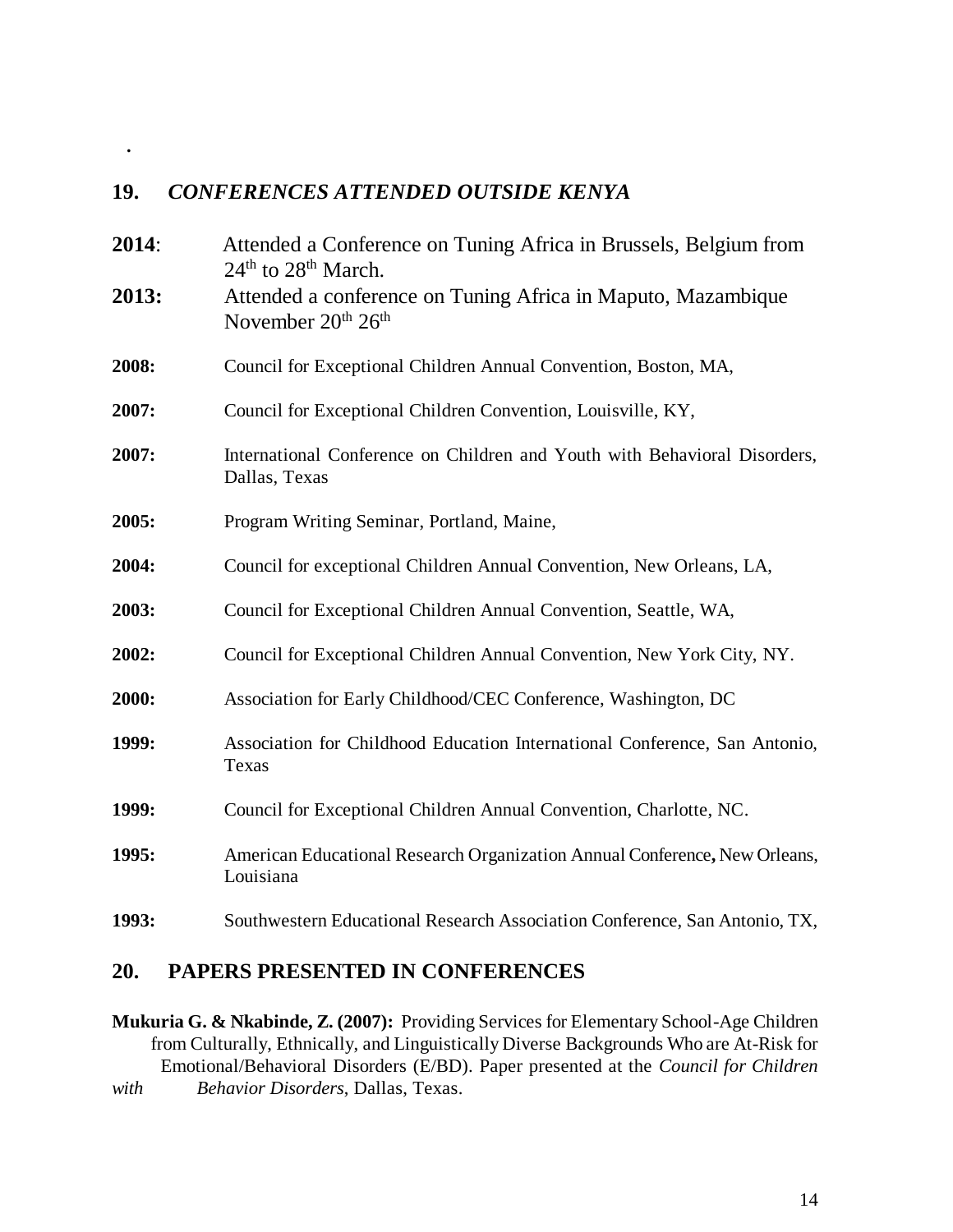**Mukuria, G. (2007):** Educating children with Emotional and/or Behavioral Disorders in Kenya: A right or a privilege? Paper presented at *Council for Exceptional Children Convention*, Louisville, KY.

**Mukuria, G.(2007**)Strategies for Providing Services for Culturally and/or Linguistically Diverse Adolescents with Emotional and Behavioral Disorders. Paper presented at the *Council for Children withBehavior Disorders*, Dallas, Texas, 2005.

- **Mukuria, G.** . Disciplinary Challenges: How Do Principals Address This Dilemma? Paper Presented at CEC Convention in New Orleans, LA, April 2004.
- Mukuria, G. The Purpose of Education: What a Difference it Makes! Paper presented at Steubenville High School, Steubenville. Ohio, February 2002.
- Social & Cultural Perspectives of Education in Kenya. Presented to Jefferson Community College, Steubenville, Ohio November 2001.
- Teachers Who Sexually Abuse Children. Paper presented at the *Southwestern Educational Research Association*, San Antonio, Texas 1995.
- Teaching Students with Learning Disabilities at *Southeastern Louisiana University*, Hammond, Louisiana 1995.
- Instructional Techniques for Teaching the Hearing Impaired Students. Presented at *Southeastern Louisiana University*, Hammond, Louisiana 1993.
- What Administrators and Teachers Should Know About the Hearing-Impaired Students**,** *Southeastern Louisiana University***,** Louisiana, Hammond, June, 1993.
- Educational Opportunities for Students with Special Needs in Kenya, *Effatha Christian Institute for the Deaf*, Voorburg, Netherlands, 1985.

#### **21. SEMINAR ATTENDED WHILE AT KU**

Tuning Africa Seminar, Nairobi, KENYA, JAN 22<sup>nd</sup> to 26<sup>th</sup>, 2013

Tuning Africa Seminar, Brussels, November  $19<sup>th</sup>$  to  $25<sup>th</sup>$ ,  $2012$ 

Attended a 4 days seminar at KU to revise proposal for thesis writing Novemver12-16

Tuning Africa Seminar in Cape Town South Africa, June  $21<sup>st</sup>$  to  $25<sup>th</sup>$  2012

Tuning Africa Seminar in Yaunde, Cameroon, Jan 21-25, 2011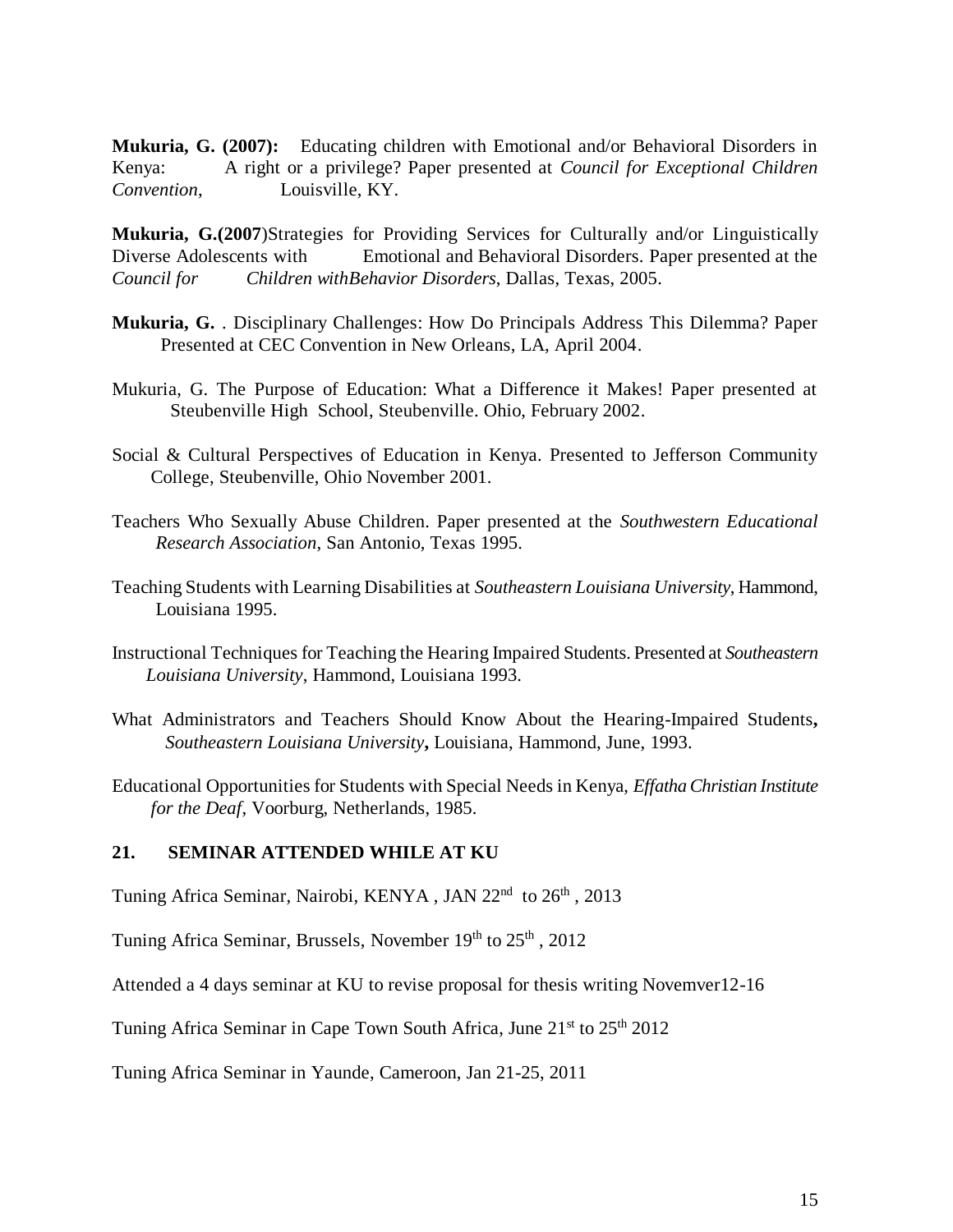Down Syndrome Seminar Conference: *Realizing of Person with Down syndrome*, Feb 3<sup>rd</sup> & 4<sup>th</sup> 2012.

Presented a paper entitled: Programming curriculum for The Gifted and Talented*: Seminar for the Gifted at Talented Organized by Stadi Za Maisah Westlands, September 2011*

Attended a Seminar at Kenyatta University Organized by KU and Stadi zaMaisha on the Education for the Gifted and Talented Learners, June 2011.

#### **22. COMMUNITY INVOLVEMENT**

**2012:** Contribution in Promoting of the Rights, Dignity and Welfare of Older Person Through Active Involvement in Community Service Day Organized by HelpAge, Kenya.

**2006 – 2007:** Soccer Couch for Children, Mount Vernon YMCA, OH

- **2005- to Date:** Board Member of Nakuru Christian Professionals
- **2005:** Voluntarily worked with Somali immigrants who could hardly speak English language in the city of Columbus, Ohio
- **2004 – 2005:** Board Member of Urban Mission, Steubenville, OH.
- **1990-1992:** Voluntarily aught in inner city school among most disadvantaged group at Buffalo
- **1998 – 2000:** Taught home-schooled children in laboratory classroom
- **1998 – 2001:** Involved with Habitat for Humanity Projects
- **2000:** Developed ISP & was approved for accreditation by Ohio Department of Education
- **1998 – 2000:** Worked with special education students from Huntington North High Sch.
- **1998 – 2000:** Worked with special education students from the public schools, NY.
- **1994:** Working Mission Team to Nakuru, Kenya.
- **1989 – 1999:** Involved in "Community-Based Instruction Program in Public Schools" Utah.

## *AWARDS*

- **2000:** Recipient of Lilly Summer-Mini-Grant for technology (US, 7, 000)
- **2002:** Point of Excellent Award, Kappa Delta PI
- 2004: Recipient of Lilly Summer Mini Grant for Technology at Huntington University